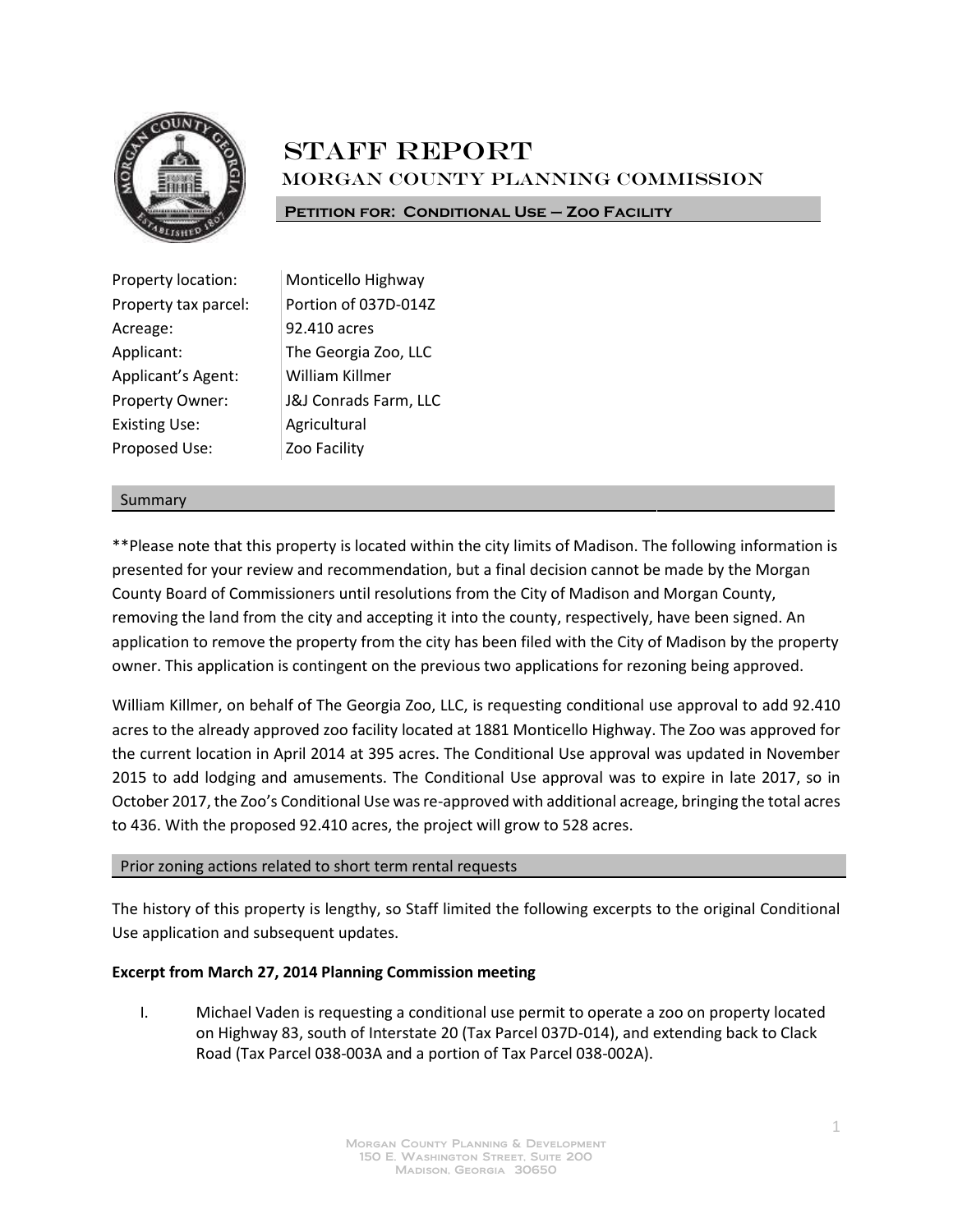Chuck Jarrell presented the staff report on behalf of Morgan County and stated that the conditional use would be contingent on the approval of the previous rezoning application. He also stated that, if approval was given for this location, the approval given for the 2013 location would be voided, so the applicant would only have one zoo location. The proposed phased plan was shown and it was noted that Georgia Civil was working with DOT on the applicant's behalf. Mr. Jarrell explained that the applicant had stated that there would be no public access from Clack Road. He described the reasons why a DRI had not been submitted for the project and how staff would access the property during the upcoming Comprehensive Plan update to determine if the Future Land Use Map should be changed. He reviewed the conditions requested by the applicant and those suggested by staff. The Planning Commission asked about state waters present on the property and the size required for trees in a buffer.

Michael Vaden (1021 River Farm Run), Bill Killmer (2001 Little River Road) and Robert Tucker (New York) spoke in support of the application (the three are partners in the project). Mr. Killmer explained that they were approached by Mr. Conrads during last year's conditional use process regarding the proposed property. Both he and Mr. Vaden stressed that they wanted to leave the land as unchanged as possible. The pair described their plan for buffers surrounding the project and addressed concerns regarding fencing at length. Mr. Vaden submitted copies of approximately 170 support letters to Vice-Chairman Craft.

Dr. Ed Price (1921 Clack Road) spoke in favor of the application. He noted the location of his home and stated that he felt the regulations put in place were good and that the applicant had illustrated a good plan. He stated that he preferred the "managed terrain" of a zoo to the possibility of a subdivision in that location.

Sandy Cawley (1150 Rawlings Drive) spoke in favor of the application, particularly regarding the educational opportunities for students and career opportunities for local residents.

Dr. Fred Bell (1461 Jim Thomas Road) spoke against the application and stated repeatedly that he felt the zoo would be a "travesty" for Madison. He spoke about a zoo he lived near when he was a child and the noise that the zoo produced. He stated that the zoo would damage Morgan County's water supply and was a dangerous venture. He cited animal escapes from zoos during hurricanes in Florida. He stressed that everything proposed should be submitted in writing. Ms. Booth shared her knowledge of a zoo in North Carolina where the neighbors heard no noise from the zoo and felt it was an advantage to their community. Dr. Bell stated that a zoo was "OK for Greensboro, North Caroline, but not for Madison."

Mr. Vaden explained what types of animals he intends to have in the zoo and how they are handled during inclement weather. He addressed water concerns and noted that the zoo's water usage would be significantly less than a subdivision. He and Mr. Killmer described a meeting with school officials to discuss educational benefits.

Mary Kay Blalock (1411 Apalachee Woods Trail) spoke in favor of the application. She stated that she had previously worked for DNR and had issued permits to zoo facilities for wild or non-native animals. She stated that the proposed zoo project went "above and beyond" what was required.

The Planning Commission inquired about animal procurement and whether they would work with rescued animals. A lengthy discussion on buffers followed, with Mr. Vaden and Mr. Killmer answering questions from the Planning Commission regarding buffer deferment and installation.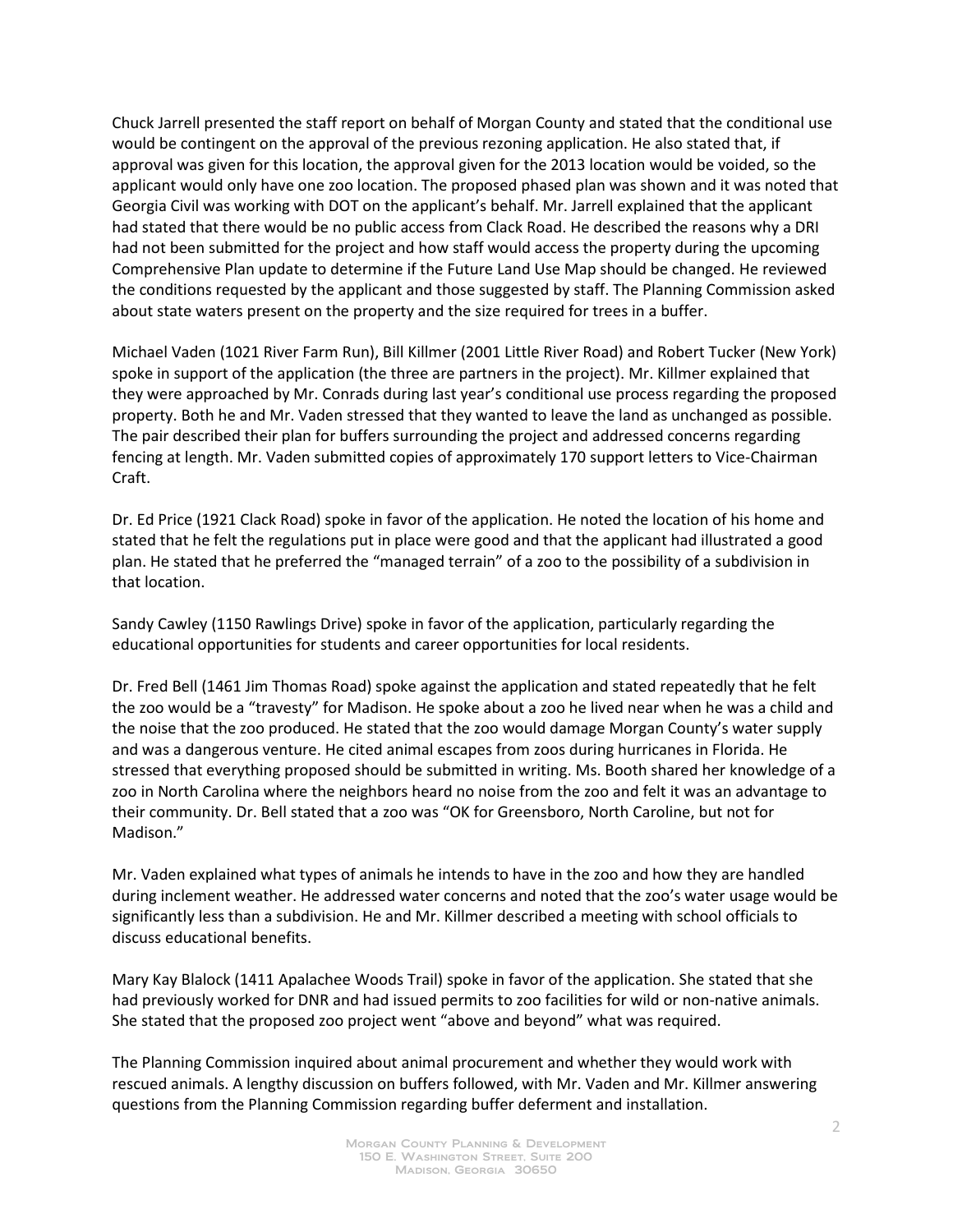Motion: Mr. Campbell made a motion to recommend approval of the conditional use application with the following conditions:

- 1. Exemption from paving materials; allow use of pervious materials;
- 2. Elimination of the barbed wire requirements for the perimeter fence;
- 3. Allow use of regular cattle fence where domestic animals will be kept;
- 4. Allow the use of existing buffers not located on the applicant's property;
- 5. Allow planting of buffers as phases develop; allow use of seedlings. If seedling size is not compliant when a new phase opens, the buffer must be brought into compliance.
- 6. No public entrance be allowed on Clack Road;
- 7. Written permission be given from neighbors regarding the use of buffers;
- 8. Amend the emergency plan to include notification to City of Madison authorities in the event of an animal escape.

Second: Ms. Booth

Vote: 8:0 The motion to recommend approval of the conditional use application with 8 conditions was approved.

## **Excerpt from April 1, 2014 Board of Commissioners meeting**

1. Michael Vaden is requesting a conditional use permit to operate a zoo on property located on Highway 83 south of Interstate 20 (Tax Parcel 037D-014), and extending back to Clack Road (Tax Parcel 038-003A and a portion of Tax Parcel 038-002A).

Tara Cooner, Senior Planner, stated the zoo is proposed for 395 acres between Highway 83 and Clack Road. The applicant understands that if approval is given for this location the previous approval for the location on south Highway 83 will be voided. The concept is to have a walk through zoo and botanical park at the entrance on Highway 83, with the remaining 300 acres used as a safari park and support areas. Georgia Civil is working with DOT on the applicant's behalf regarding entrances and potential turn lanes. The Zoning Ordinance regulations for a zoo were reviewed, as well as the conditions requested by the applicant and those suggested by staff. Fencing and buffers were discussed at length. Mike Vaden, Bill Killmer and Robert Tucker spoke in favor of the application and presented additional information regarding buffers and fencing. Ed Price and Sandy Cawley spoke in favor of the application. Dr. Fred Bell spoke in opposition, citing noise from a zoo he lived near as a child. Mary Kay Blalock spoke in favor of the application and stated that she used to work for DNR and was involved with permitting for zoo facilities. She stated that the applicant's proposal was above what is required. We received one letter in opposition from Cornelius Vason, two letters of support from the Chamber of Commerce and the Madison Morgan Conservancy, and Mr. Vaden presented letters of support at the Planning Commission meeting. The Planning Commission voted unanimously to recommend approval of the conditional use application with the following conditions:

Applicant requested conditions:

- 1. Exemption from paving materials; use of pervious materials;
- 2. Elimination of the barbed wire requirements for the perimeter fence;
- 3. Allow use of regular cattle fence where domestic animals will be kept;
- 4. Allow the use of existing buffers not located on the applicant's property;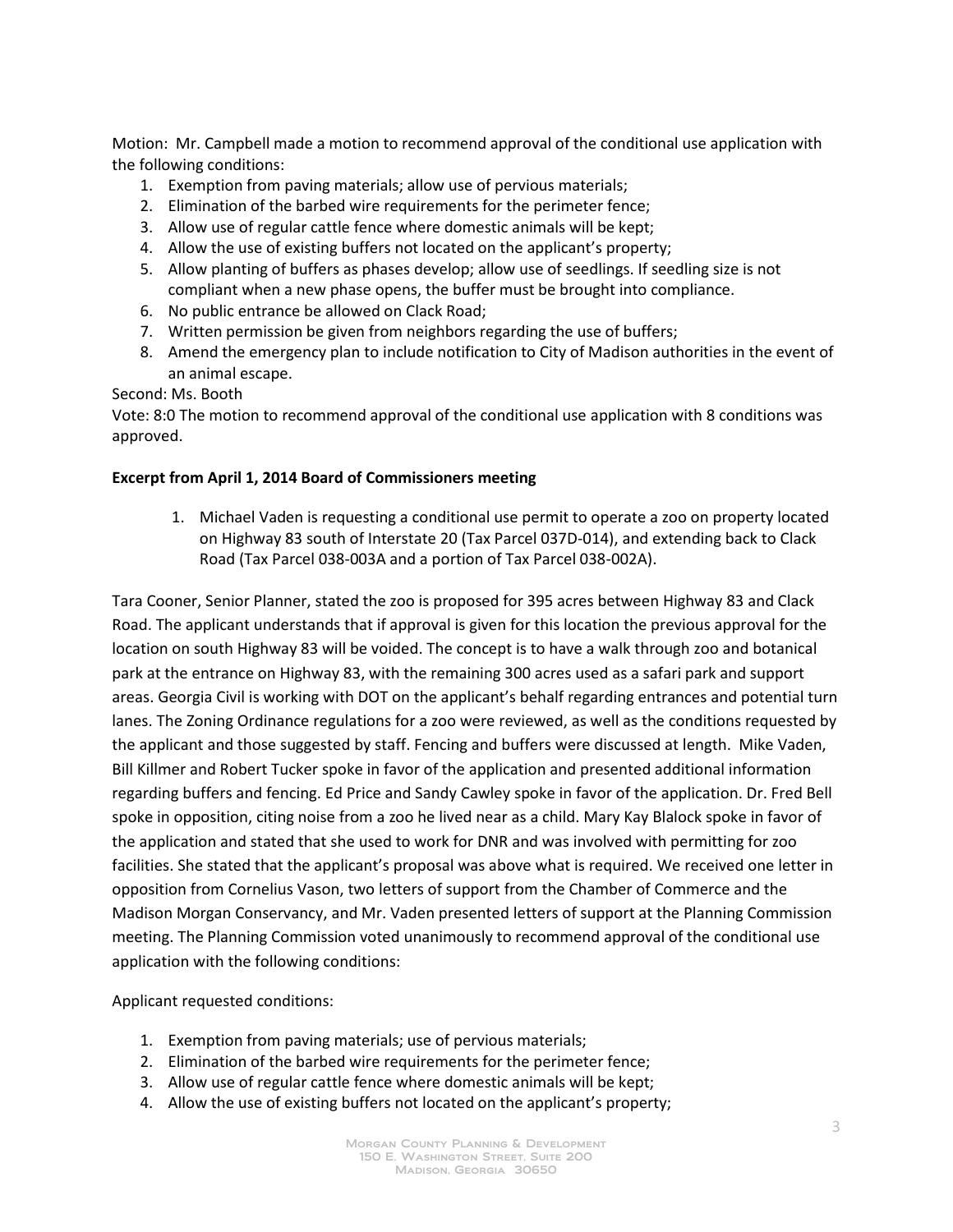5. Allow planting of buffers as phases develop; use of seedlings. If seedling size is not compliant when a new phase opens, the buffer must be brought into compliance.

Staff suggested conditions:

- 1. No public entrance be allowed on Clack Road;
- 2. Written permission be given from neighbors regarding the use of buffers; (Phillip von Hanstein and Mr. Conrad, if the Board is amenable to the clarification request)
- 3. Amend the emergency plan to include notification to City of Madison authorities in the event of an animal escape.

Chairman Ainslie allowed proponents to speak.

Michael Vaden, Bill Killmer, and Robert Tucker were present to answer questions about the zoo.

Mike Torino, 520 East Avenue, Madison spoke in favor stating that the zoo would support other activities, bring growth in a modest fashion and provide educational growth.

Bob Hughes, 115 East Jefferson Street, Madison spoke in favor stating the zoo would turn Madison into a destination which would help restaurants and other businesses.

Dave Belton, 1471 Morgan Drive, Madison spoke in favor stating the zoo would bring quality growth and educational opportunities.

Chairman Ainslie allowed opponents to speak. There were no opponents.

MOTION by Comm. Warren, seconded by Comm. Harris to approve the request for a conditional use permit to operate a zoo on property located on Highway 83, south of Interstate 20 (Tax Parcel 037D-014), and extending back to Clack Road (Tax Parcel 038-003A and a portion of Tax Parcel 038-002A) with eight stipulations, two of which are modifications of Planning Commissioners recommendation. Unanimously Approved.

Conditions for Commissioners Approval of Zoo on property located on Highway 83, south of Interstate 20 (Tax Parcel 037D-014), and extending back to Clack Road (Tax Parcel 038-003A and a portion of Tax Parcel 038-002A).

- 1. Exemption from paving materials; allow use of pervious materials;
- 2. Elimination of the barbed wire requirements for the perimeter fence;
- 3. Allow use of regular cattle fence where domestic animals will be kept;
- 4. Allow the use of existing buffers not located on the applicant's property; if existing buffers are removed, a compliant buffer must be installed immediately;
- 5. Allow planting of buffers as phases develop; allow use of seedlings. If seedling size is not compliant when a new phase opens, the buffer must be brought into compliance. The buffer installation between the zoo property and the adjacent property (037D-014Z) may wait until the adjacent property is sold or developed (with the exception of Phase 1).
- 6. No public entrance be allowed on Clack Road;
- 7. Written permission be given from neighbors regarding the use of buffers; (Phillip von Hanstein and Mr. Conrad, if the Board is amenable to the clarification request)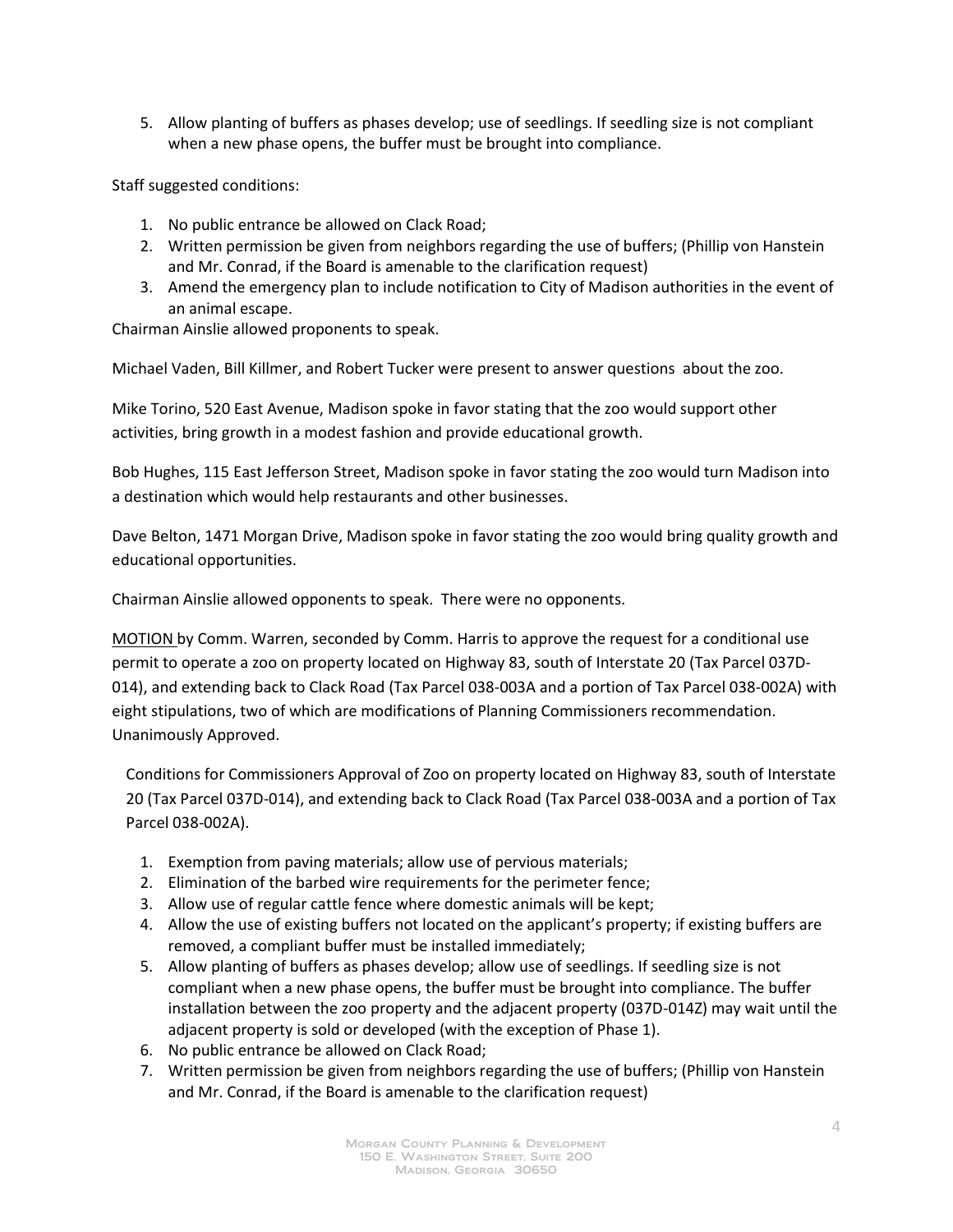8. Amend the emergency plan to include notification to City of Madison authorities in the event of an animal escape.

# **Excerpt from October 22, 2015 Planning Commission meeting**

I. The Georgia Zoo, LLC, is requesting an amendment to an existing Conditional Use approval, granted in April 2014, to add lodging and amusement rides on property located at 1881 Monticello Highway (Tax Parcels 037D-014, 038-002A, 038-003A).

Mr. Jarrell presented the staff report and explained that the existing Conditional Use had to be amended to add lodging and amusement rides, as they were not part of the original approval. The application is contingent on the approval of the preceding text amendment. Mr. Jarrell stated that staff suggested that a maximum number of lodging units be established and expressed concern regarding the original prohibition regarding a public entrance on Clack Road, particularly related to the location of the proposed lodging. The Planning Commission discussed the Clack Road condition placed on the approval in 2014, specifically the original intent to prevent traffic to the zoo park, and debated whether the reduced traffic allegedly associated with lodging would justify allowing an entrance.

Bill Killmer reiterated that the Zoo's business model focused on 80 lodging units, which he said were necessary to differentiate the Georgia Zoo from other zoos. He stated that he did not want the lodging to be visible from Clack Road and felt the entrance was necessary for the convenience of the guests. The Planning Commission asked Staff how many parking spaces would be needed for 80 units; Mr. Jarrell responded that a minimum of 90 would be needed to accommodate 80 units and staff. When asked about the proposed layout, Mr. Killmer stated that the land plan wasn't completed.

No one spoke in favor of the application.

Ed Price spoke in opposition to the application, specifically regarding an entrance on Clack Road, and asked that the rural nature of the road be preserved.

Shane Vivian and Terry Collins did not approach the podium, but expressed agreement with Mr. Price.

The Planning Commission discussed the feasibility of transporting guests across the zoo property from the Monticello entrance and the assurance given to the residents on Clack Road last year regarding a prohibition on a public entrance.

Motion: Ms. Booth made a motion to recommend approval of the Conditional Use amendment to allow lodging and amusement rides with conditions that a maximum of 80 lodging units total be allowed and that Clack Road may be used as a service entrance only.

Second: Mr. Campbell

Vote: 8:0 The vote to recommend approval of the Conditional Use amendment with conditions was unanimous.

II. The Georgia Zoo, LLC, is requesting Conditional Use approval to operate an Event Facility on property located at 1881 Monticello Highway (Tax Parcels 037D-014, 038-002A, 038-003A).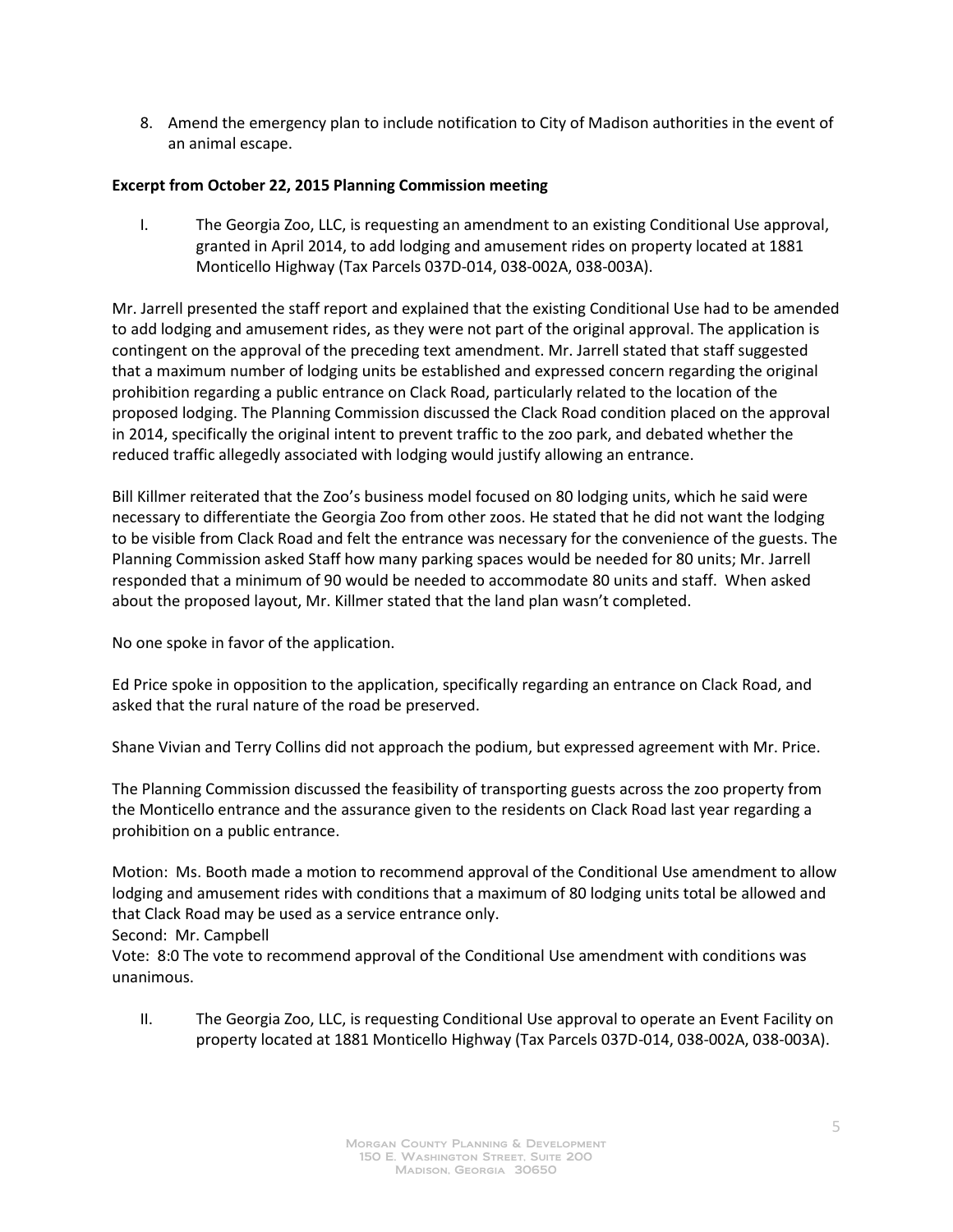Mr. Jarrell presented the staff report and reviewed the types of events and locations requested by the applicant. He noted that Staff had concerns regarding events in the parking lot and preferred that events not extend into the lodging area unless all of the lodging units were booked with the event.

Bill Killmer and Mike Conrads argued against Staff's concerns regarding the lodging, stating that it should be a business decision for the zoo administrators. They also noted the noise ordinance and the dispersion of noise over distance. The Planning Commission discussed variables that affect noise transmission and if the zoo's application should differ from other event facilities. Staff confirmed that their concerns related to events in the parking lot were regarding safety. The Planning Commission dismissed those concerns by stating that Staff could inspect the event area if necessary.

Andrew O'Connell, Georgia Zoo CFO, explained the need for a pavilion in the lodging area and how it would affect fundraisers and educational activities if it were not allowed.

Ed Price spoke in opposition to the application and chastised the Planning Commission for giving the applicant everything that was requested. He stated that he had not heard any discussion regarding animals and felt the Planning Commission was not living up to its obligation.

The Planning Commission discussed the business responsibilities of the Zoo and noted that other event facilities did not have restrictions on where events could be held.

Motion: Mr. Campbell made a motion to recommend approval of the Conditional Use application to allow an Event Facility at 1881 Monticello Highway with no conditions. Second: Mr. Cardwell Vote: 8:0 The vote to recommend approval of the Conditional Use application unanimous.

# **Excerpt from November 3, 2015 Board of Commissioners**

1. The Georgia Zoo, LLC, is requesting an amendment to an existing Conditional Use approval granted in April 2014, to add lodging and amusement rides on property located at 1881 Monticello Highway (Tax Parcels 037D-014, 038-002A, 038-003A).

Ms. Cooner stated that for Agenda Item 6, the applicant is seeking an amendment to the conditional use approved in April 2014 to add lodging and amusement rides. Conditions to be considered are the maximum number of 80 lodging units, the delay of lodging construction until specified milestones are met, and the entrance on Clack Road, which the applicant is asking for a delay on that decision until the event facility discussion when additional documentation can be presented.

Chairman Ainslie allowed proponents to speak.

Bill Killmer stated that he is proposing to table the request for Clack Road access and that he wants to maintain the pastures, etc. on Clack Road.

Chairman Ainslie allowed opponents to speak.

Mr. Ed Price reiterated his concerns about the zoo.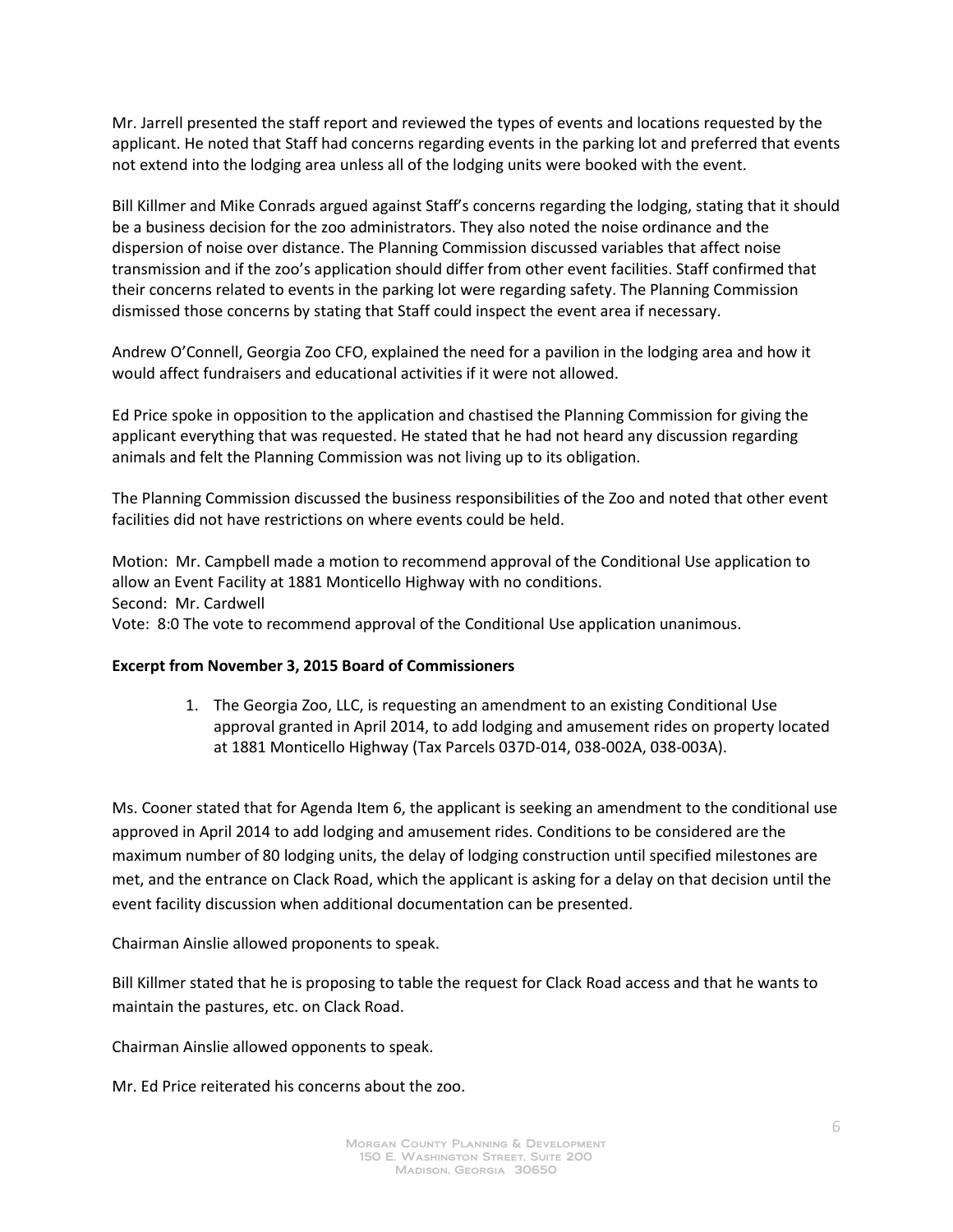MOTION by Comm. Warren, seconded by Comm. Milton to approve an amendment to

the Conditional Use approved in April 2014 to include lodging and amusement rides, with the following conditions: lodging is limited to a total number of 80 units. Construction of lodging is delayed until the safari park is open to the public and the first phase of the walk through zoo construction plans have been reviewed and approved. Unanimously Approved.

# **Excerpt from September 28, 2017 Planning Commission Meeting**

I. William Killmer, on behalf of The Georgia Zoo, LLC, is requesting conditional use approval for a zoo facility for approximately 436 acres located at 1881 Monticello Highway (renewal of previously approved applications) (Tax Parcels 038-003A, 038-002A & 037D-014).

Chuck Jarrell presented the staff report and explained why the applicant must ask for conditional use approval again. He also explained that the Board of Commissioners had tabled the decision regarding the Clack Road entrance with the applicant's event facility petition in 2015. He reviewed the conditions placed on the project in 2014 and 2015. The Planning Commission asked about the status of buffers and the applicant's requested modification to one of the conditions.

Mike Conrads, Bill Killmer (Partners, The Georgia Zoo, LLC) spoke on behalf of the application and offered to answer questions. The Planning Commission made several inquiries regarding buffers and the lack of activity on the site. Andrew O'Connell (Partner, The Georgia Zoo, LLC) assured the Planning Commission that buffers were included in the financial plan. The Planning Commission asked about paving plans and proposed water usage.

No one spoke in favor of the application.

Ed Price, 1921 Clack Road, spoke in opposition to the application, citing a lack of work on the property since the 2015 approvals and changes to the presented materials. He expressed doubt about the motives of the applicants and questioned the additional acreage in the city limits. He stated that the applicants need to determine a time frame for what they will do before seeking approval.

Shane Vivian, 1891 Clack Road, expressed concerns about noise and traffic, particularly cars that may turn around in his driveway. He yielded his remaining time to Mr. Price.

Mr. Price expressed concern for the number of applications and changes proposed for the zoo and stated that constant changes were no way to do business.

Terry Collins, 1203 Thankful Road, stated that he wanted the area to remain rural and expressed concern regarding potential cut-through traffic on Thankful Road.

The Planning Commission discussed the transparency of the zoo and their intentions, as well as the frustrations regarding lack of visual progress. The need to have approval up front due to fund-raising efforts was mentioned, as was the previous paving exemption. The members debated the appropriate sequence for building the walk-through zoo and lodging, and how much zoning conditions should interfere with the responsibility of the applicant and their business plan.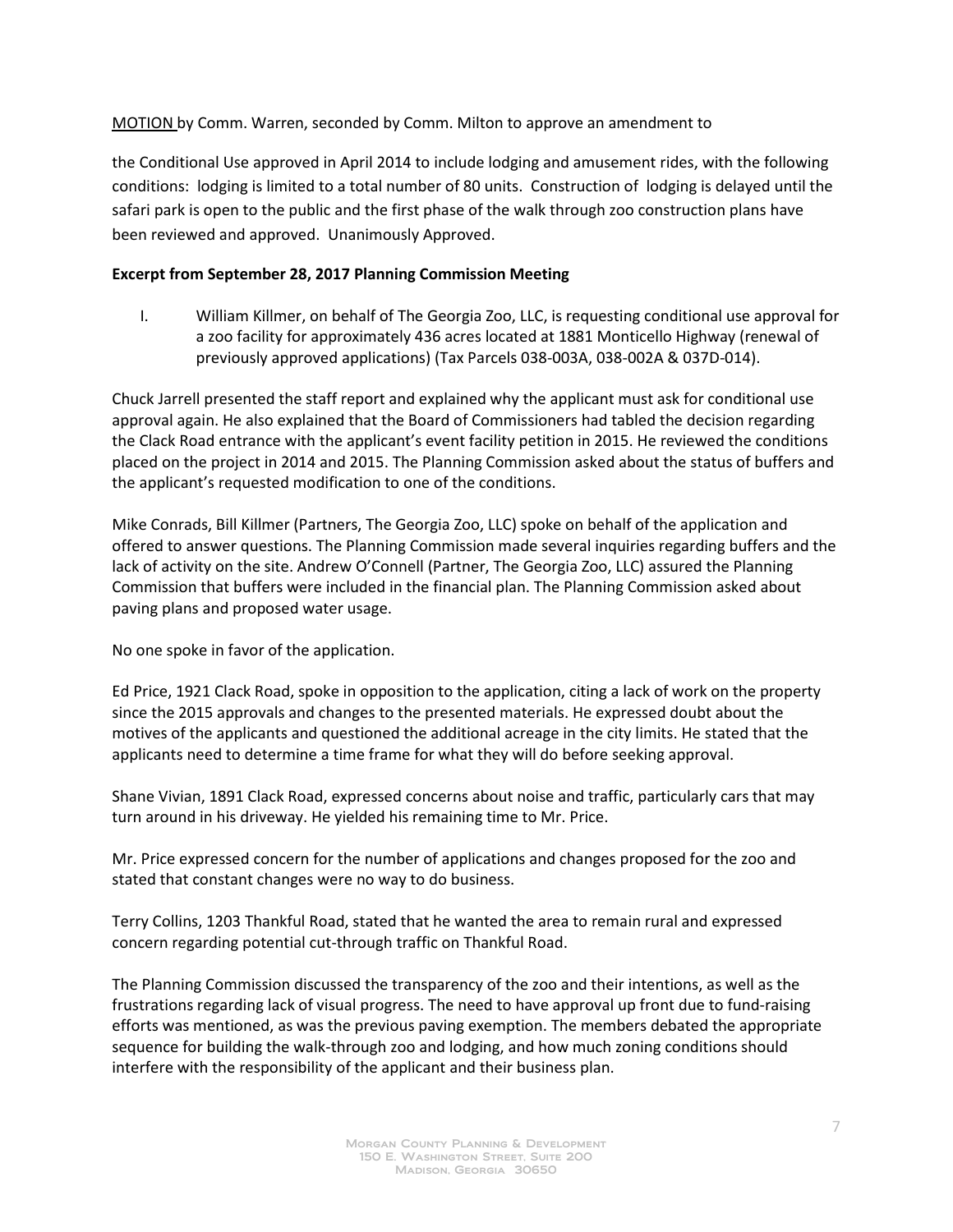Motion: Mr. McMahon made a motion to recommend approval of the conditional use application with the following conditions:

1. Allow a delay in the parking lot paving until the end of phase one.

2. Elimination of the barbed wire requirements for the perimeter fence;

3. Allow use of regular cattle fence where domestic animals will be kept;

4. Allow the use of existing buffers not located on the applicant's property; if existing buffers are removed, a compliant buffer must be installed immediately;

5. Allow planting of buffers as phases develop; allow use of seedlings. If seedling size is not compliant when a new phase opens, the buffer must be brought into compliance. The buffer installation between the zoo property and the adjacent property (037D-014Z) may wait until the adjacent property is sold or developed (with the exception of Phase 1).

6. No public entrance be allowed on Clack Road;

7. Written permission be given from neighbors regarding the use of buffers;

8. Amend the emergency plan to include notification to City of Madison authorities in the event of an animal escape.

9. Lodging is limited to 80 units.

10. No construction allowed on the lodging until the safari and first phase walk through park are open to the public.

Second: The motion failed for lack of a second.

Motion: Mr. Cardwell made a motion to recommend approval of the conditional use application with the following conditions:

1. Allow a delay in the parking lot paving until the end of phase one.

2. Elimination of the barbed wire requirements for the perimeter fence;

3. Allow use of regular cattle fence where domestic animals will be kept;

4. Allow the use of existing buffers not located on the applicant's property; if existing buffers are removed, a compliant buffer must be installed immediately;

5. Allow planting of buffers as phases develop; allow use of seedlings. If seedling size is not compliant when a new phase opens, the buffer must be brought into compliance. The buffer installation between the zoo property and the adjacent property (037D-014Z) may wait until the adjacent property is sold or developed (with the exception of Phase 1).

6. No public entrance be allowed on Clack Road;

7. Written permission be given from neighbors regarding the use of buffers;

8. Amend the emergency plan to include notification to City of Madison authorities in the event of an animal escape.

9. Lodging is limited to 80 units.

10. The safari park must be approved and under construction prior to the commencement of construction of the walk-through zoo and lodging, which may be constructed concurrently. Second: Ms. Booth

Vote: 4:1 The vote to recommend approval of the conditional use application with 10 conditions was approved. Mr. McMahon dissented.

## **Excerpt from the October 3, 2017 Board of Commissioners meeting**

I. William Killmer, on behalf of The Georgia Zoo, LLC, is requesting conditional use approval for a zoo facility for approximately 436 acres located at 1881 Monticello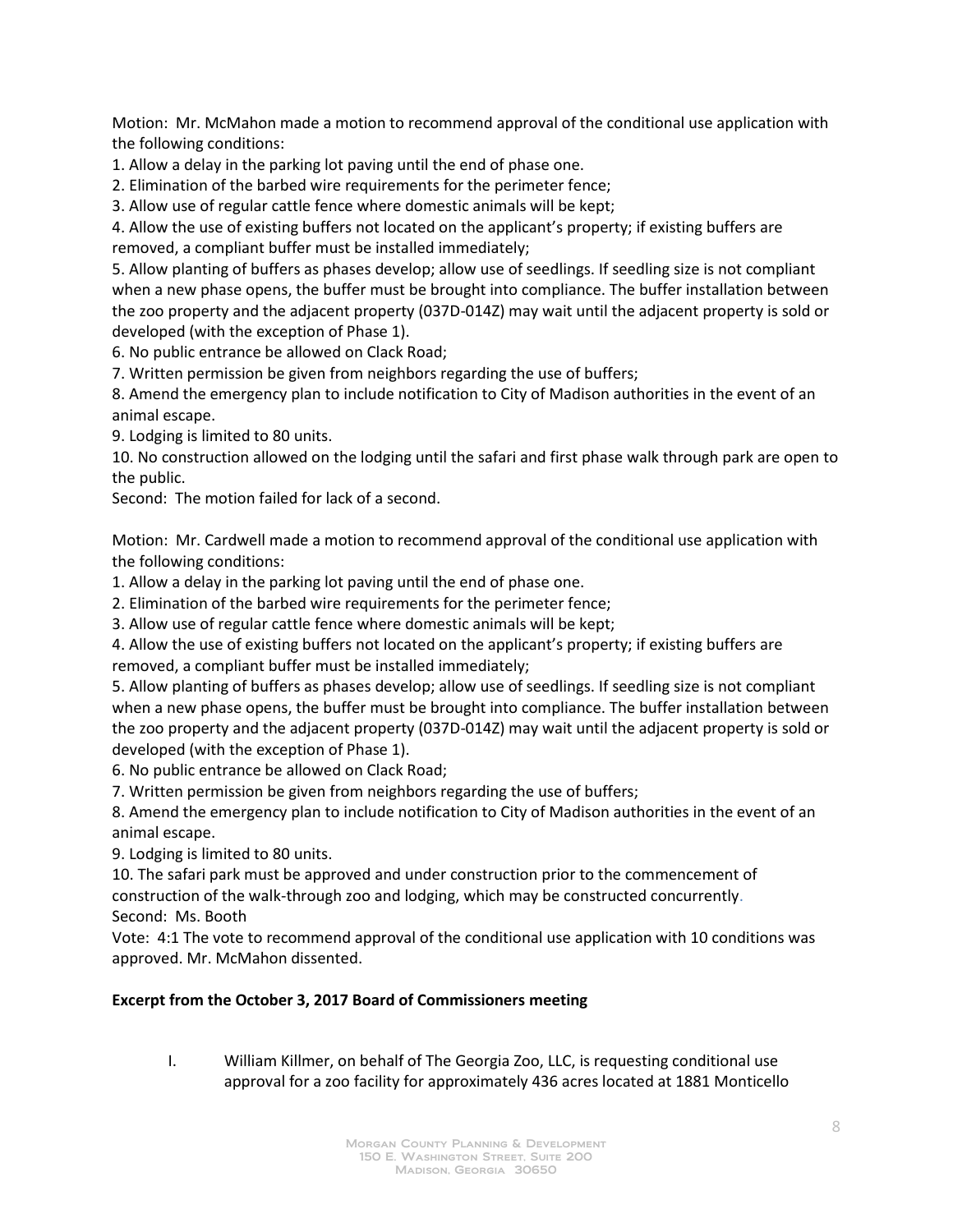Highway (renewal of previously approved applications) (Tax Parcels 038-003A, 038-002A & 037D-014).

Tara Cooner reported from the Planning Commission meeting. Mike Conrads, Bill Killmer and Andrew O'Connell spoke on behalf of the project. Ed Price, Shane Vivian and Terry Collins spoke in opposition. The Planning Commission voted 4:1 to recommend approval of the conditional use application with 10 conditions. Staff also recommended that the opening of both the Phase 1 safari park and the Phase 1 walk-through park be used as an end date for conditional use re-approvals, providing that Phase I meets the intent of the presented project. As a clarification, Staff would also recommend adding that although the submitted plan and project phasing may change, after Phase 1 opens, the project must continue to meet the intent of the presented project. Any variation from the presented intent will require further approval.

# CHAIRMAN HARRIS ANNOUNCED THAT PROPONENTS AND OPPONENTS WOULD BE GIVEN 10 MINUTES EACH SIDE TO SPEAK.

# CHAIRMAN HARRIS ALLOWED PROPONENTS TO SPEAK

Mike Conrads, on behalf of the Georgia Zoo, spoke in favor. He again asked for patience and expressed understanding for the community's frustration. He asked for a modification to the condition regarding building sequence.

Allison Waltrip, 1309 Clack Road, Madison, GA asked for clarification from Ms. Cooner on the 10 conditions of approval recommended by the Planning Commission. Ms. Waltrip also wanted verification that a final decision had not been made on the Clack Road entrance. Ms. Cooner confirmed the 10 conditions and that the Clack Road entrance would be discussed again when conditional use to operate an event facility was addressed again.

## CHAIRMAN HARRIS ALLOWED OPPONENTS TO SPEAK

Ed Price, 1921 Clack Road, Madison, GA questioned whether the application was a renewal and expressed concerns about conditions, particularly buffers near residential properties. He expressed doubt regarding the submitted plan and the placement of activities near Clack Road, as well as the environmental impact it will have on the area. He asked the Commissioners to deny the application.

Jay Waltrip, 1309 Clack Road, Madison, GA expressed opposition to an entrance on Clack Road. Commissioner Riden asked if he was opposed to the zoo or just the Clack Road entrance. Mr. Waltrip responded that he thought to zoo was a good idea, but not with an entrance on Clack Road.

The Commissioners discussed various options for buffers related to adjacent residential properties. Staff confirmed the location of nearby houses. The applicants offered to increase the setback to 100' and the buffer to 50' for the section of Tax Parcel 038-002A nearest the only adjacent residential structure.

Comm. Von Hanstein abstained from voting.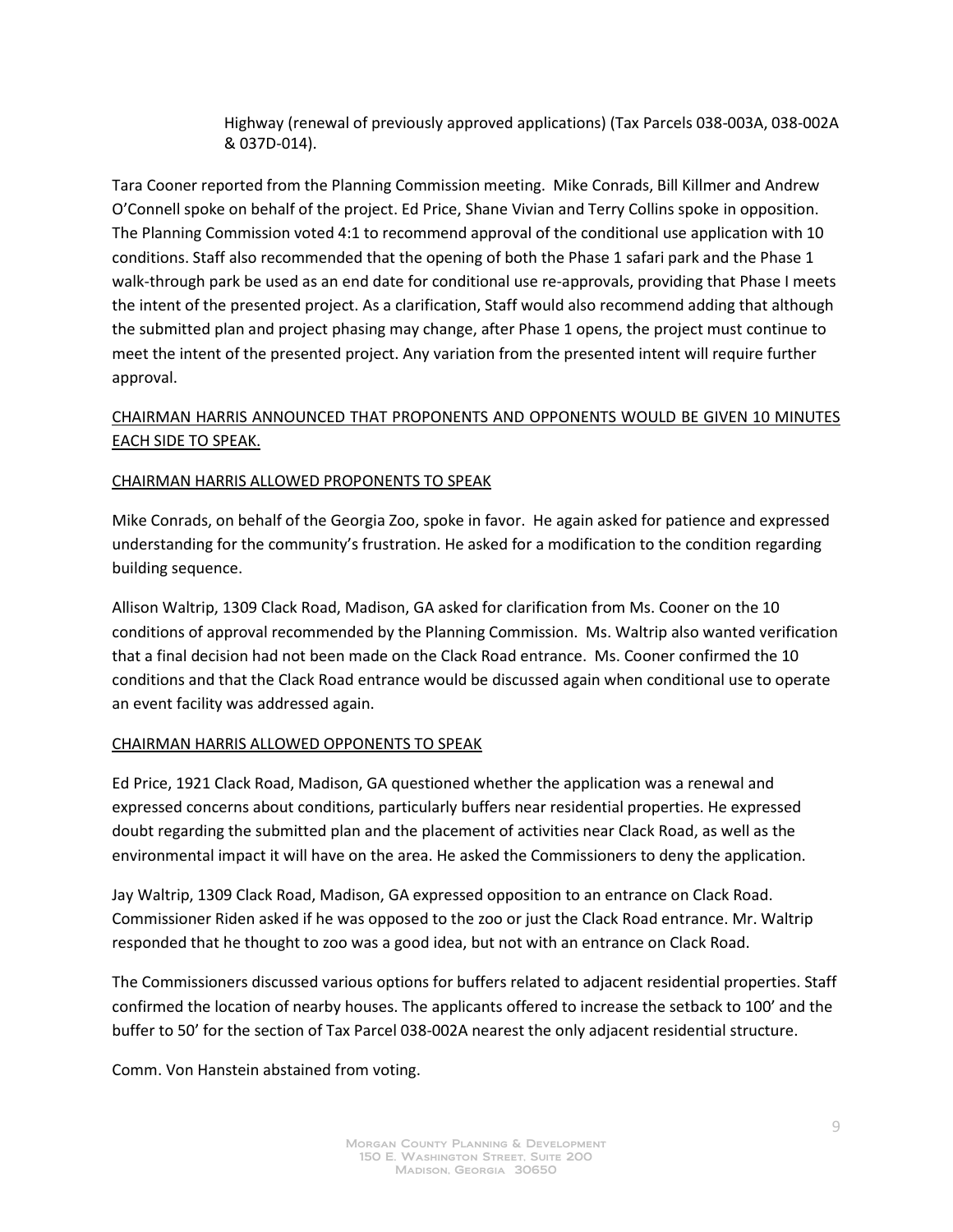MOTION by Comm. Ainslie, seconded by Comm. Riden to approve the conditional use with the following conditions:

1. Allow a delay in the parking lot paving until one year after phase one opens

2. Elimination of the barbed wire requirements for the perimeter fence;

3. Allow use of regular cattle fence where domestic animals will be kept;

4. Allow the use of existing buffers not located on the applicant's property; if existing buffers are removed, a compliant buffer must be installed immediately;

5. Allow planting of buffers as phases develop; allow use of seedlings. If seedling size is not compliant when a new phase opens, the buffer must be brought into compliance. The buffer installation between the zoo property and the adjacent property (037D-014Z) may wait until the adjacent property is sold or developed (with the exception of Phase 1).

6. No public entrance be allowed on Clack Road;

7. Written permission be given from neighbors regarding the use of buffers;

8. Amend the emergency plan to include notification to City of Madison authorities in the event of an animal escape.

9. Lodging is limited to 80 units.

10. The safari park must be approved and under construction prior to the commencement of construction of the walk-through zoo and lodging, which may be constructed concurrently.

11. Require a 100' setback with a 50' planted buffer along the property line adjacent to residential property (1390 Clack Road).

The opening of both the phase 1 safari park and the phase 1 walk-through park will be used as an end date for conditional use re-approvals, providing that phase one meets the intent of the presented project. The project, after phase 1 opens, must continue to meet the intent of the presented project. Any variation from the presented intent will require further approval.

Commissioners Riden, Ainslie and Milton voted with the motion. Comm. Von Hanstein abstained. Motion passed 3-0.

## Criteria for Consideration

Section 21.3.1 Required Findings from Conditional Use Approval from the Morgan County Zoning Ordinance:

- 1. Adequate provision is made by the applicant to reduce any adverse environmental impacts of the proposed use to an acceptable level;
- 2. Vehicular traffic and pedestrian movement on adjacent streets will not be substantially hindered or endangered;
- 3. Off-street parking and loading, and the entrance to and exit from such parking and loading, will be adequate in terms of location, amount and design to service the use;
- 4. Public facilities and utilities are capable of adequately serving the proposed use;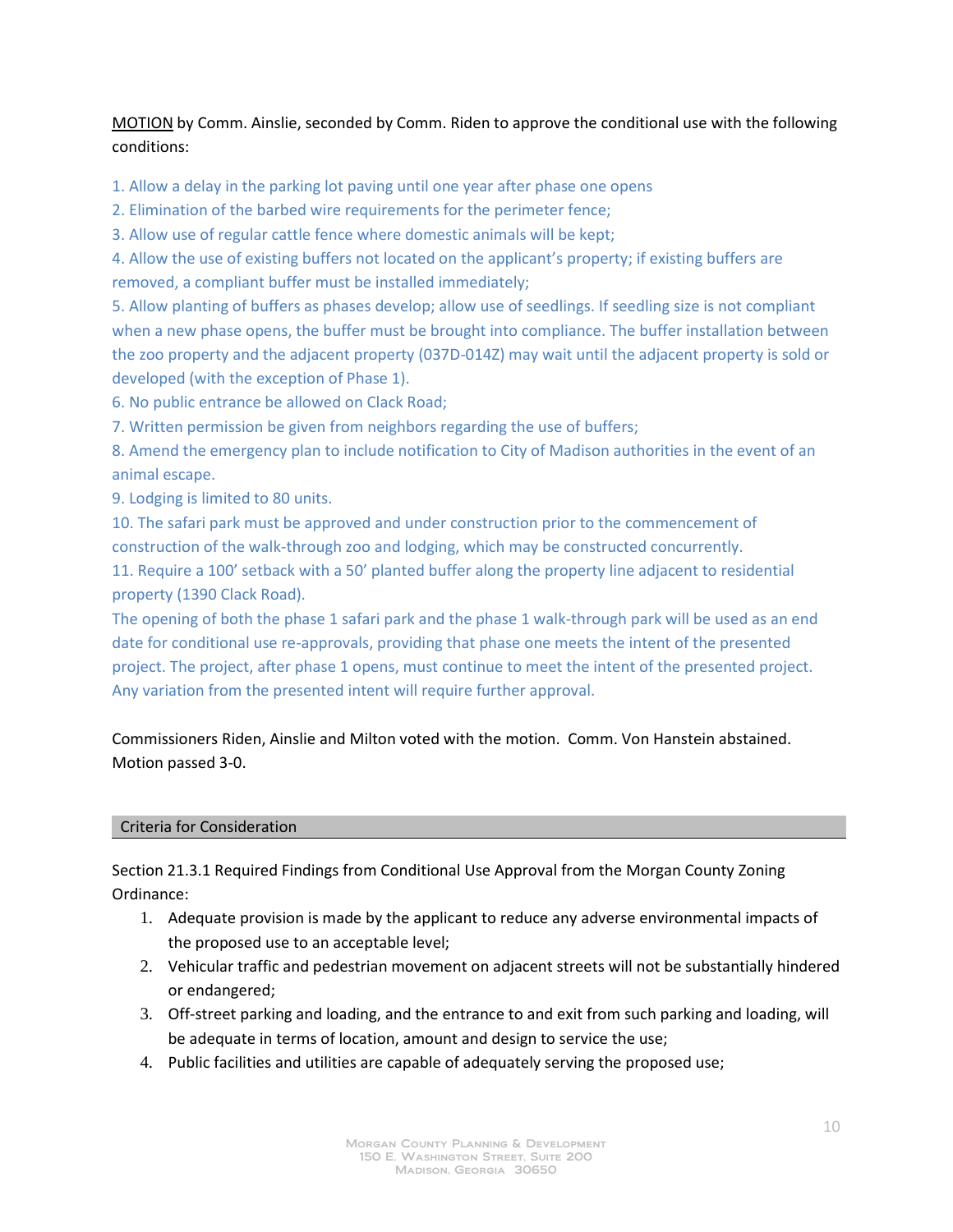- 5. Granting the request would not be an illogical extension of a use which would introduce damaging volumes of (1) agricultural, (2) commercial, (3) industrial, or (4) high density apartment use into a stable neighborhood of well-maintained single family homes, and likely lead to decreasing surrounding property values, neighborhood deterioration, spreading of blight, and additional requests of a similar nature which would expand the problem;
- 6. Granting the request would not lead to congestion, noise and traffic hazards or overload public facilities, current or planned;
- 7. Granting the request would conform to the general expectation for the area population growth and distribution according to the Comprehensive Land Use Plan;
- 8. Granting the request would not lead to a major negative change in existing (1) levels of public service, (2) government employees or (3) fiscal stability;
- 9. Granting the request would not have a "domino effect," in that it becomes the opening wedge for further rapid growth, urbanization or other land-use change beyond what is indicated in the Comprehensive Land Use Plan.

# Staff Comments

Precedent has already been set regarding the approval of the zoo project. Should a recommendation be made to approve the conditional use application, Staff suggests that the motion include a stipulation to apply the previously stated conditions to the new approval. Many of the conditions relate to buffers, which will affect this property. For your convenience, the conditions have been highlighted with blue text in the last excerpt above.